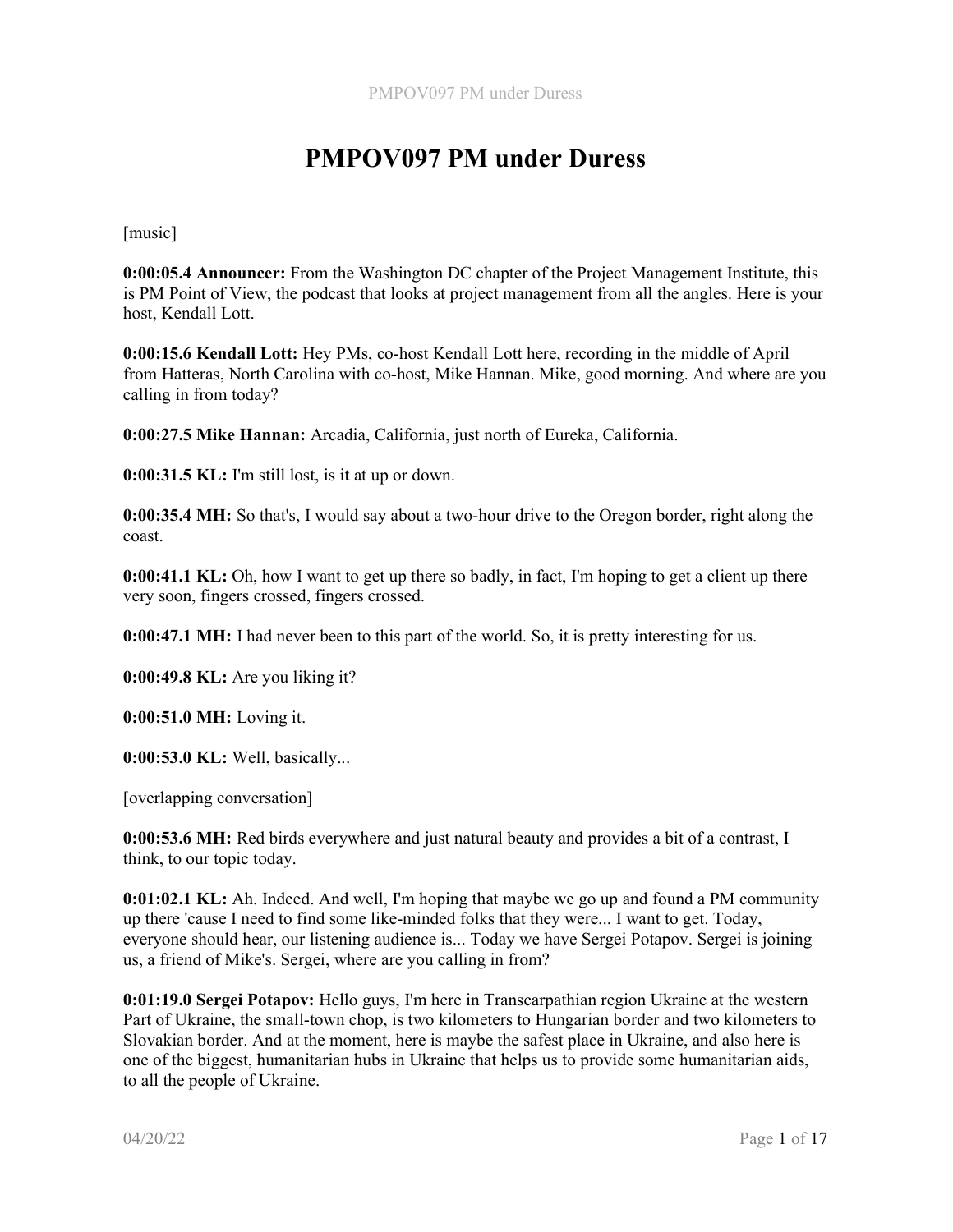0:01:56.7 KL: And there's our topic, a humanitarian hub, so we have a PM listener who's sitting doing humanitarian aid right on the ground in the middle of a conflict area that, of course, has been in the news. So frankly, this is an emotionally difficult, in some sense, an intellectually interesting episode for us to record, but I was just talking with the gentleman, we're really lucky to live in a connected world where we can connect. So, from the Ukraine to the East coast to the US to the West Coast, we got techniques. We got practices, you've read about them in the Pinboard, but here's the deal. How much of all that stuff do we study is what we use when things go hard, when we're under stress, and so today's topic around humanitarian aid is in the question of around, how do we do project management under duress? So, Sergei comes to us via Mike. So, Mike, you've had a long relationship with Sergei from your consulting and engagement, you want to go ahead and step up and introduce him, how we know each other professionally and what we can... What we can accomplish? What we've tackled.

0:02:58.2 MH: Yeah, and I think it's one of those sort of interesting serendipitous life connection stories, where Sergei worked for a company that was a project-centric company, it was a service provider to clients, and they are having a very difficult time meeting their project commitments and being profitable. They had looked far and wide for possible solutions, tried, if I remember correctly, Sergei some Agile stuff, some other things that might have helped a little bit, but still the fundamental problem persisted. And so, they found another person who's a good friend of mine, and who's been a guest on our podcast here Kendell, Hilbert Robinson as an expert in something that was not very well known, we've talked about it a few times here on this podcast, critical chain, project management, which was new to Sergei's company and to Sergei personally. Is that right? Sergei?

0:03:56.1 SP: Yes, yes.

0:03:57.0 MH: So far so good.

0:04:00.2 SP: I knew a little bit about it, of constraints and about critical chain approach, but only from the Dr. Gilbert books.

0:04:08.6 MH: So, book knowledge, seeking wisdom, and they found Hilbert and the Hilbert is, probably among the wisest people I know... I'm sure you would agree, Sergei.

0:04:17.4 SP: Yeah, absolutely.

0:04:18.8 MH: Right.

0:04:20.0 KL: Oh, how many of us on the PMs here are book smart, seeking knowledge... Well, we should be seeking knowledge and if they are on this call, if they're listening on this call, they should be trying to hear us talk about knowledge, elevating the conversation.

0:04:31.6 MH: So, Hilbert through a full-time translator like Serge's English is pretty darn good, not everyone in this company could claim the same thing, so basically every word out of Hilbert's mouth was translated and the stories I've heard... I wish I would have... I wish I were there. A Fly on the wall. The stories I've heard are everything he said, that people took down notes and challenged and questioned and wanted to know more, and was unafraid with their skepticism, but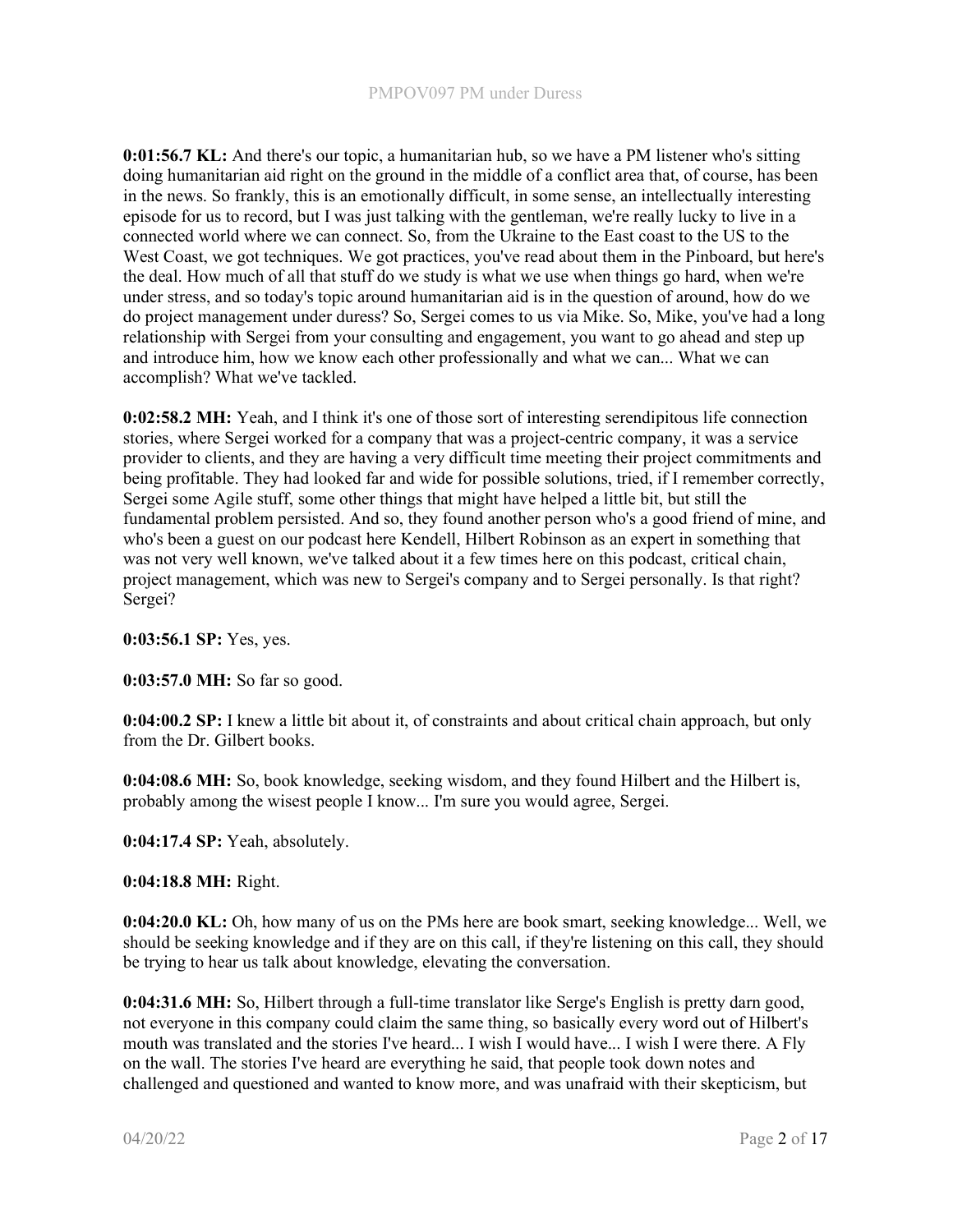also eager to apply something that would be helpful to their situation, and I don't remember the exact time frame Sergei but, it was like maybe only three or four months before things dramatically improved for you guys.

0:05:17.0 SP: That was very interesting because first time we met Hilbert in August of 2013, and during the first introduction session, he provided us with information, detailed information about critical chain project management, about this approach, and it was a powerful solution from the game changers in our company that decided, let's try and because before we've tried standardized PMI approach and some attempts to implement the Agile stuff, and then we've decided, okay, let's try with Hilbert, and we started preparation period, preparation frame for, I think, it was three and a half... Almost four months, started a new approach on November the 7th, 2013. So, I remember this date. [chuckle]

0:06:25.8 SP: And we've obtained first results, visible results, I think in two months, and that was absolutely great results, especially if you will think that that was a time for our revolution of dignity exactly in this time frame in Kyiv, in Ukraine, so even in these times, we've got very good, very visible, stable results, then critical chain was our main approach to make projects.

0:07:06.3 MH: Yeah, so this ties into our historical context for today's conflict as well, because right when you guys started getting great momentum was when Putin invaded the first time in 2014. Correct?

0:07:20.4 KL: Yeah, absolutely.

0:07:21.6 MH: And that made life a lot more difficult on your company, of course, I think it put an abrupt end to Hilbert's consulting and coaching for you guys, which sent him, and by the way, on very different career trajectories, but which ultimately led us back to you, where we... Both of us came out to you and to help... You had a very different engagement, right before the pandemic, and that was for a big energy company that was also looking to break its log jam. For our American listeners, it was not the energy company, the Ukranian energy company that was in the news. It's a different one. So, we were able to...

0:08:00.8 MH: I think Sergei was basically the lead coach there to help all of their PMs up their game, and Sergei said, "Let's bring in this really wise guy from the US that was here six years ago or whatever, and this other guy, Mike Hannon, might be able to help too, I'd chatted with him here and there, but I'd never met him," so I was thrilled that I had the opportunity to come, and we were doing so many hopeful things, you had all these leads for other companies, there was a start-up airline, there was initiative to take a lot of the corruption out of the government procurement process and have everything much more transparent and online, and just this great strong feeling since it was my first time in Ukraine, a hope, this feeling of we really can democratize things and break away from some of the state-run corrupt practices of the past. And with the Ukrainians, I'm not Ukrainian, but I'll try and speak for... We Ukrainians look more to the West now for inspiration and best practice and to try and improve our country and to realize the future that we deserve.

0:09:10.8 MH: I was so profoundly moved by that, and that's what makes this latest conflict all the more sad, for me. Of course, I'm thousands of miles away, my family is safe, I'm not suffering just the horrific atrocities against my countrymen that you're suffering, but all the more reason that I wanted to really reconnect with you even more strongly, we stayed in touch over the years, and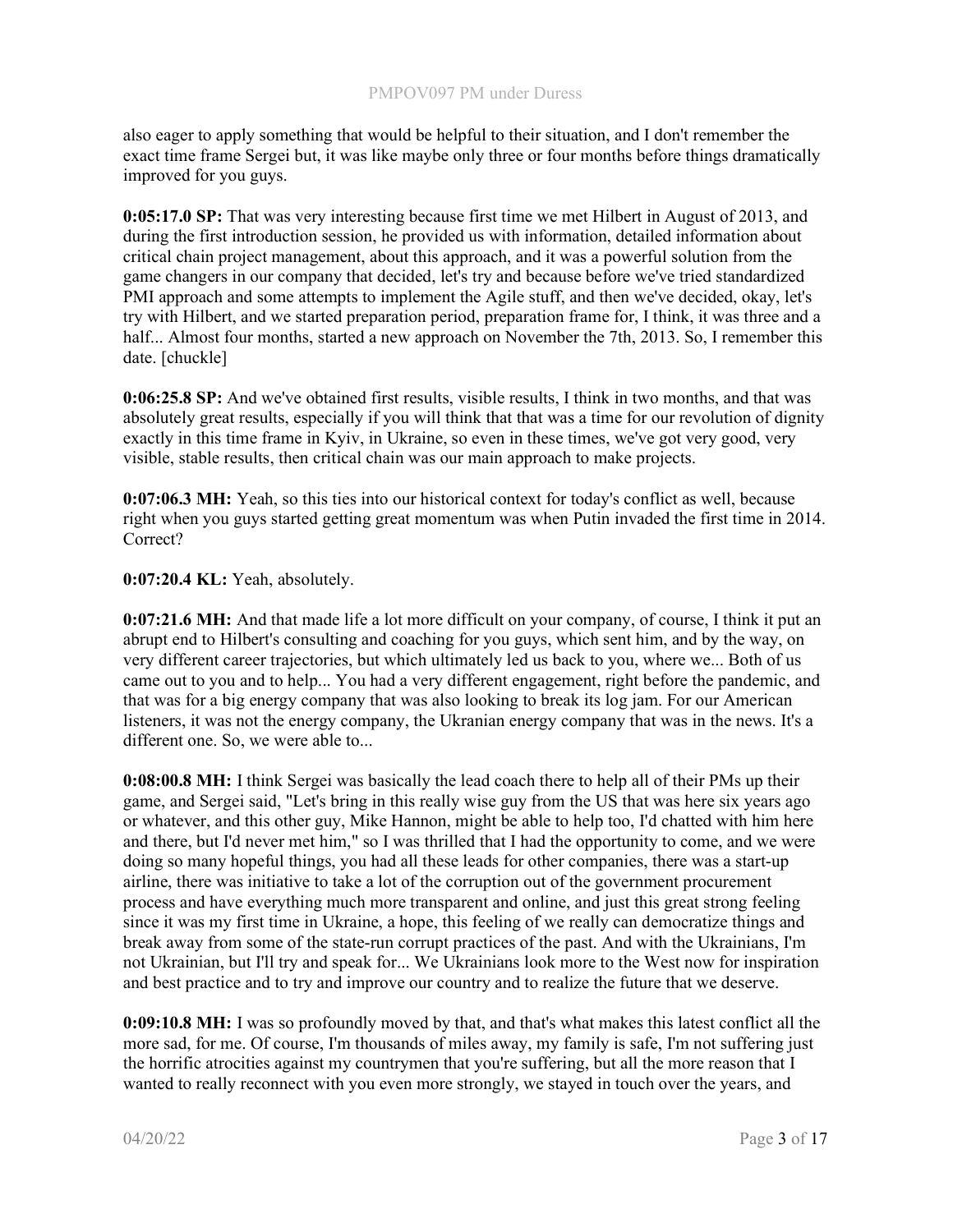you're even a co-coach in my coaching group. Thank you for that. But this was a new challenge, right? Because you... And I think a lot of people, certainly I'll count myself among them, really just wanted to pick up a gun and fight, it was just so enraging and outraging that we just thought, this is so unfair, this is taking Ukraine's momentum away. Nobody in Ukraine started this war, and you and I had a lot of really difficult conversations, how can Sergei help the most, and I was wondering, Sergei, if you'd be willing to share your thought process and your emotions in those early days, like late February.

0:10:16.5 SP: Yes, I think I have to start the story with my preparation to this war. We really don't like to use the word conflict, because it's a full-scale war in our country and thousands of people killed... Were killed, and that's very interesting, and I think it's also about project management and especially about risk management, because I'm sure everyone in the world heard a lot of information, messages that Russians will try to invade in Ukraine, Russians will try to put army in Ukraine, so please be careful. Be prepared, and that's very interesting because I talked with... I don't know maybe with hundreds of my friend, the relatives, and I ask them, "So what do you think about all this situation?" And 99% of my friends told me that's nothing serious and I think I'm sure that everyone read or heard about Nassim Taleb's Black Swans, but in real life people do not realize that the situation can go bad and really in hours.

0:11:43.8 SP: So, I started to create this famous risk matrix with impact probability and just put this risk... From my calculation, this risk was in the quadrant that I have to insure this risk because I also thought that the probability of full-scale invasion is low, but the impact is severe or critical, and I decided so I cannot just take some insurance certificate to be safe in the case of war, and I decided to try to reject this risk and that was only one solution. I just took my family and make a small vacation in Carpathian Mountains just for two week till the end of February. And that's very interesting because we had plans to come back in Bucha, so I lived in Bucha, small suburban area, a small town close to Kyiv and unfortunately, this name of the town is very famous right now after Russians left this area, and we had plans to come back February 26. Two days before coming back.

0:13:16.9 SP: We've often used stripes and actually read all this bad news about the situation in our country. So that's the start of my story and maybe project managers please use risk management techniques very careful.

[laughter]

0:13:38.9 KL: Well, let me ask... Oh, go ahead, Mike.

0:13:43.1 MH: I just want to say I've had so many conversations with you Sergei since the middle of February and I don't think I've heard this particular story, this whole risk management. And of course, I remember well, a lot of the US intelligence services and maybe British intelligence and other so-called experts were saying, "Hey, this looks really likely." And a lot of the attitude from you and I think from your president and some of the Ukrainians was, "No, we're used to Russia threatening things, they're always threatening something but they don't always go full scale war. We don't really expect that." But yet that is now indeed what we have and the fact that you did the risk matrix, even though you perceived the risk as low, it almost didn't matter if the risk was low or high, because the impact was so severe.

0:14:36.8 SP: Absolutely.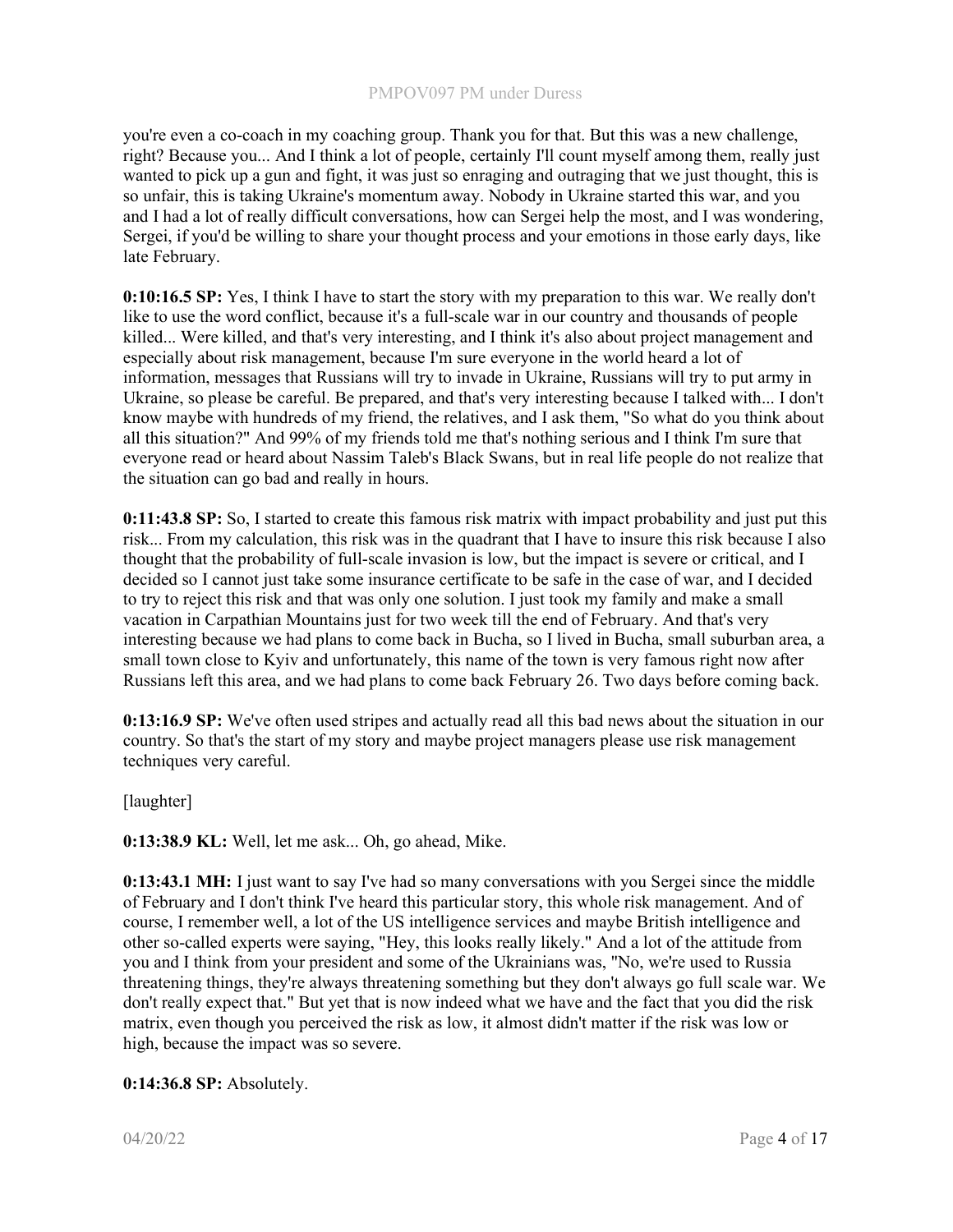0:14:37.6 MH: Right? And so that's sort of the lesson I just took from you Sergei and a lot of times it's PMs which use the term black Swan, this super unlikely event but if it comes, it could be really bad. And in this case, maybe it was a black Swan, maybe it wasn't. But either way Sergei did what he needed to do to protect his family. Do you mind just telling a quick... I know this is not as related to PM, but I think it's certainly relevant to this notion of low risk, high consequence. How you were able to protect your wife and two beautiful daughters, Sergei?

0:15:10.8 SP: So, we've decided to avoid risk as much as we can. Collected all needed clothing, toys for my daughters and just... We've tried to organize not just evacuation because there was no need to evacuate in the middle of February. So, we've decided to make the best maybe scenario just to combine this evacuation with vacation. And I think that's very interesting because sometimes we are trying to look just to very narrow scenario without thoughts of how can we combine different scenarios in one road? And that's one of my findings for the last two months. Usually you can... To run in one way, one road but in the same time you can do a lot of tasks from different scenarios. So, I think that's very interesting. So, to try to implement this approach in the future.

0:16:25.7 MH: Yeah. So, we have a saying in English, "Killing two birds with one stone."

[laughter]

0:16:29.6 MH: Right? So...

[laughter]

0:16:32.4 MH: Combine tactics to turn an evacuation into a vacation. So, I like that.

0:16:39.1 KL: I was intrigued by this comment about seeing it as risk and people having an idea that it was low probability. One of the things we were seeing here, and then I want to pivot away from the more political for a second, but you hit on something that I've run across. When we talk about risk, we find out that people don't want to talk about it because it sounds like you're ringing an alarm bell. That was one of the views and I don't know that it's true. But I'm saying one of the views of the West was there is a very specific reason why maybe the political elites were always saying, "Oh, come on, you may be overstating it Mr. American president." Was simply because they didn't want to actually get everybody all worked up, not whether they believed it or not. US intelligence can be very accurate obviously, right? Particularly when Russians are involved.

0:17:23.3 KL: So, the question was, "Is it worth not facing it because that may be difficult to deal with?" Now, the reason I bring that up, that's a political comment and I don't know if it's true or not. But I was just reading with something else that said, actually when insurance... Life insurance was first rolled out, people thought it was disgusting and weird. Why would you talk about death and insuring against death for your... That made no sense to people. It was wrong conversation to have, and of course insurance is so very important. So, insuring being one of our mechanisms of against risk, right? You can't insure against war but it is this idea, I think the broader lesson that I just heard in there is, is it is hard to think of risk to me. I think of it in the abstract and I think you had to bring it down to a very core level very quickly. And so that's one issue on risk is that it is sometimes hard to talk to others about the risk you perceive because risk can be frightening and we're trying to have an analytical conversation. And in your case, I can never imagine it but your family's life is on the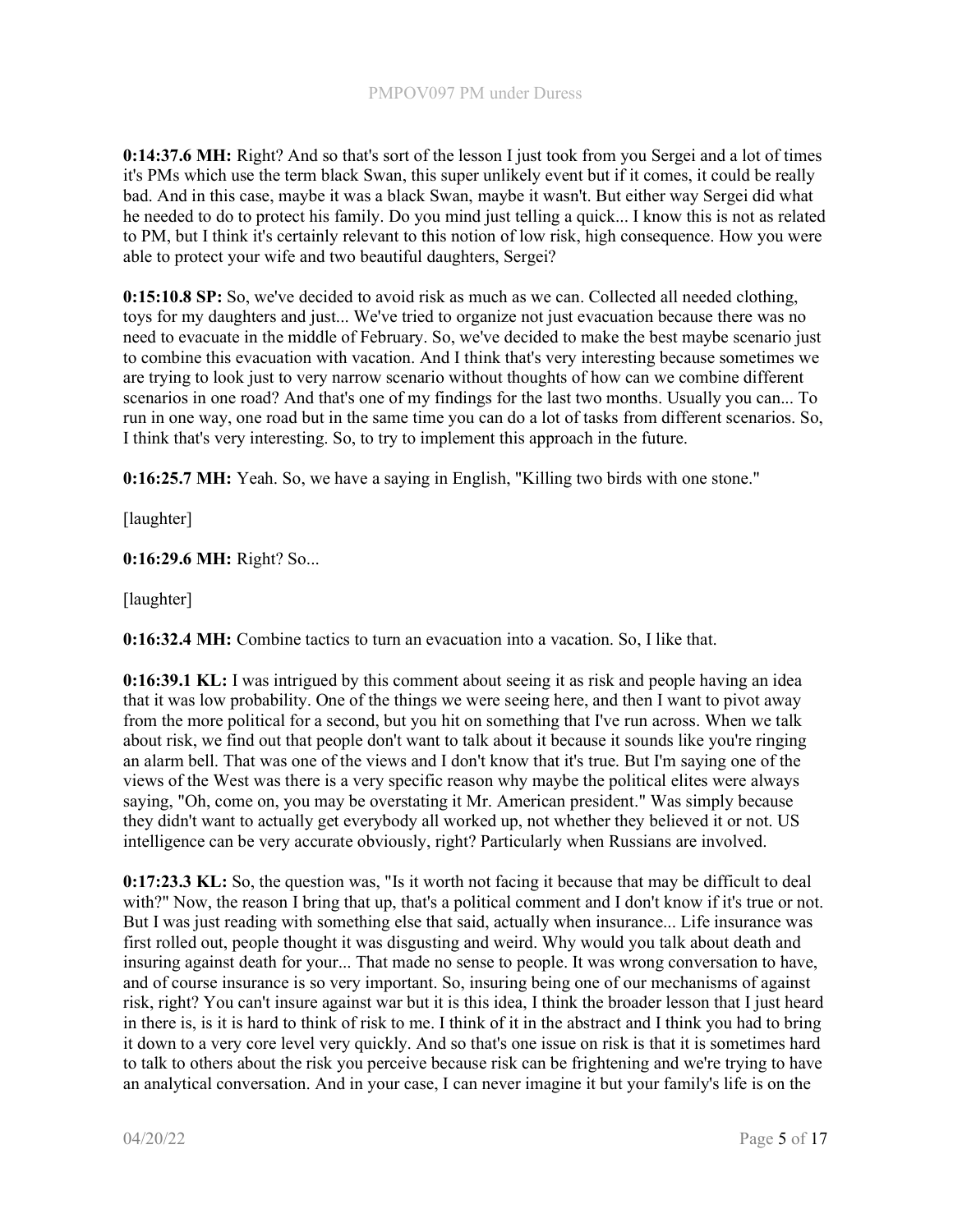line even, your company's life is on the line. Your whole context is on the line, right? But for us at any level, it's a hard signal to send which has let us talk of risk. Mike, if you have a thought on that?

0:18:37.0 MH: I think it's a good natural pit to go for risk. And even the Black Swan risks, that Sergei talked about, which of course became highly relevant to him and his family and his countrymen. But then also about impact and planning for maximum impact, right? And so often in the PM world we're taught to plan on schedule, on scope, on budget, but we don't talk about how to use scope schedule on budget as a way to drive maximum impact. And really that's all it's there for, right?

[chuckle]

0:19:05.6 MH: That's why we do these tradeoffs, because we're trying to figure out what the optimal or maximum outcome might be. But now let's take that to Sergei's context because he and I, the essence of our first conversations, how might I Sergei have the most impact and you faced a really tough choice, and in fact, I think you're still facing this tough choice, are you not, Sergei? But how can Sergei contribute the most possible to help?

0:19:31.2 SP: It's a very sensitive part of conversation, but again, you have to compare some scenarios or some probabilities. But with very difficult benchmark fundamentals, because you have to compare some rational or analytical choices with emotional part of your life yourself. And I think here is another trap for a lot of people, and it is very difficult to say, okay, I am a good project manager, and maybe the impact or the goodwill from my work as a project manager will be higher or better than my input as a soldier. But that's very difficult, but I really, I don't know, was that a good solution or not? But I've made the choice and decided to join a team that organize the humanitarian help in Transcarpathia 'cause I really don't know who told it, but I think from ancient times that you can win the battle with army, but you can win the war only with logistics, only with real. So, my goal is to win this bloody war, and I think that most impact will be higher where I'm here right now.

0:21:06.1 SP: And about humanitarian aid, humanitarian helps, I'm sure everyone knows that from the first days, all the countries, especially our neighbors Slovakia, Hungary, Poland started to put a lot of, tons of humanitarian aid. But this aid was usually just big piles of everything, cross the border and put somewhere in the store, and that was real piles of everything. And that was a mix of diapers, baby food, some warm clothes, tents, everything. And the first problem was to organize all this, call it chaotic humanitarian aid, and just to sort it, to pile it, to put on the pallets and then send to the places when these items really need right now. And it's very interesting that take, Ukrainian government started to make some initiatives I think on the third or fourth day of the war, just to try to organize all of this stochastic humanitarian movements, just to understand what is the need and where we have some food or something to give to the people who need it.

0:22:46.2 SP: And I just stopped to calculate the number of initiatives when I reached 20. 20 different initiatives from the people that maybe you know somebody. And everyone tried to create the system that will help government or some local regional structures to organize this stochastic humanitarian aid. And that's very interesting. Second finding from all the situation that in the case of absolutely full 100% cause, it is impossible to organize something in the direct way. And you will find dozens of different attempts to do something, and that's like ant colony where you have a lot of different movements and then somebody will survive. And it means that this approach, this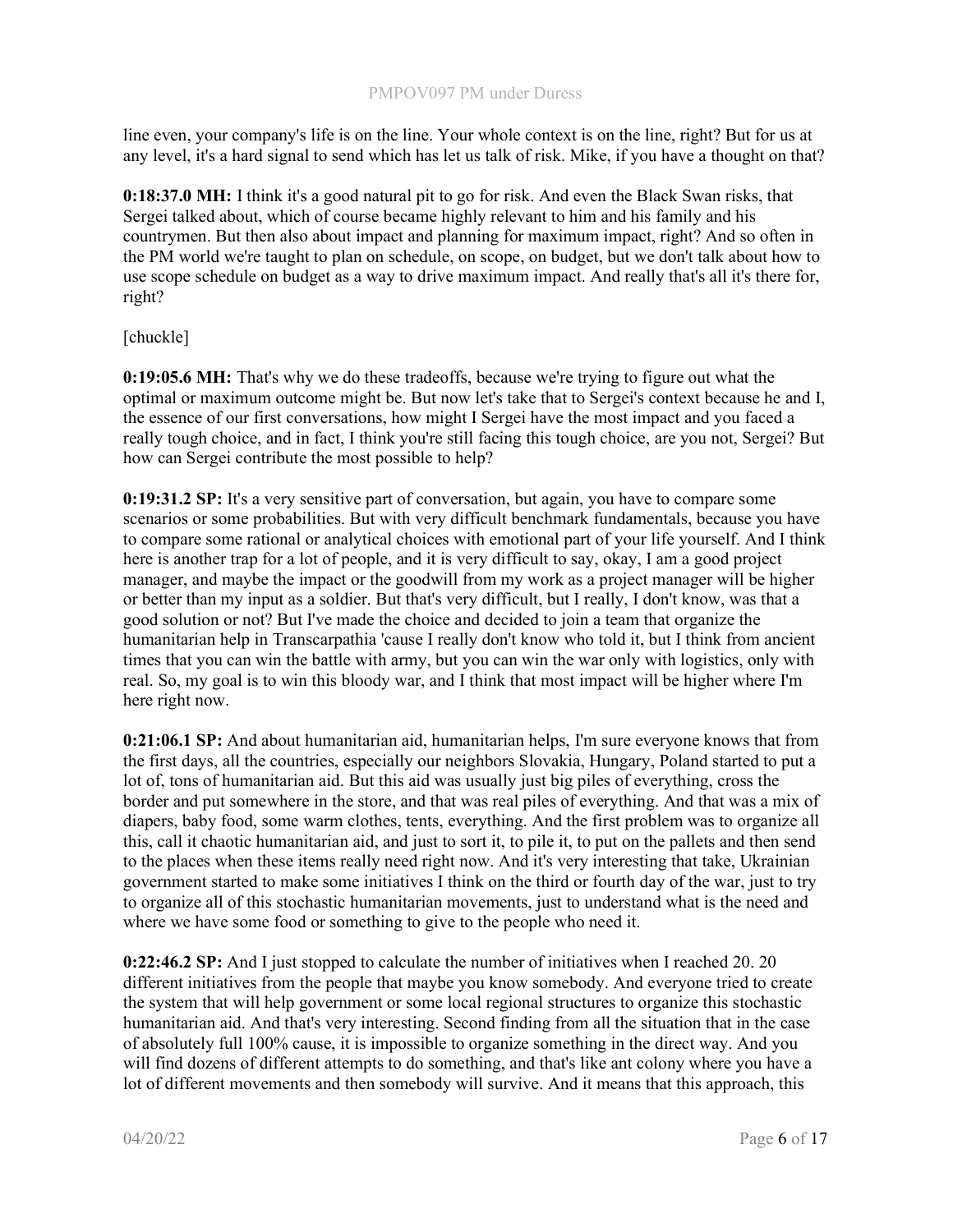idea was very strong and this idea survived, and that also was the situation like this. So, from the, I think it was more than 20 different attempts to organize all this calculation of humanitarian aid. And in the end, I think between second and third week of war was created Annex where government knows about the needs may be on high level.

0:24:21.5 SP: And also government knows about the situation on the tours of humanitarian aid across Ukraine, and then government could organize some logistics usually with railroads from the stores on the western part of Ukraine to the eastern part to where the people really need something. And that's very interesting because that was not a direct project plan or something like this. That was hundreds, hundreds, hundreds of attempts to deliver something, to do something, to create a new system, to try this, to try this, to organize the local authorities and how to do it in the best way, and right now it works. Maybe not perfect, but it really... We have the system that can organize delivery of humanitarian aid to the places where it really... When we have a demand, it's not...

0:25:26.9 MH: Love that story, Sergei. That's brilliant. So let me put it in slightly different terms to make sure everyone's following along here, 'cause Sergei and I had many conversations about, hey, we know the patterns of what a good supply chain network is supposed to look like. We know the patterns of a good high level flow of work to achieve an objective. We know the patterns. But maybe what I'm hearing now is we didn't really know the patterns. [laughter] That in this environment where you are, you can't really so easily apply all these patterns from a normal environment. And instead, if you had chaos, you applied something that the Cynefin framework teaches, which is when you feel like everything's chaotic and there's no patterns...

0:26:14.5 MH: You have to just act. And by acting, you'll see how the system responds, and like you said, you had 20 different options on how to act and maybe you went through all 20, but you learned from the feedback from this chaotic system, what was going to work and what wasn't, and you learned... It sounds like you learned it very quickly, like maybe only one or two weeks, something like that? So that's a massive learning in my book.

0:26:40.5 KL: Well, actually, I want to challenge that, or I want to ask a little more clarity on it, I had a question as you told that story, which was, do you believe that, you kind of said it was the best idea survives, so this is a battle of ideas, a battle of methods, it's kind of like a Darwin thing, evolutionary kind of thing. Do you think that is a good way to address something under crisis because you said 20... You know, your example, 20 ideas, were they in competition or is it because they were interdependent or people aren't communicating? I'm not sure why it was difficult, but is this idea of battling good?

0:27:17.3 SP: It's a very good question. I really do not have some scientific answer.

[chuckle]

0:27:25.7 SP: But it looks like... I'm sure you know from IT and the approach, we call it AB testing when you really don't know what will work and you start to believe or like different solutions, and just have a feedback from a client what works better. In our case, it was not AB testing but ABCD up to Z testing. And a lot of stakeholders with our own roles, with our own authorities, with our own responsibilities, with our own reason about how it works in our situation... In the situation in Ukraine today, done is much more important than done perfectly. And right now, maybe it's not very good, but today in the Ukraine effectiveness, just kill deficiency. I thought about this situation,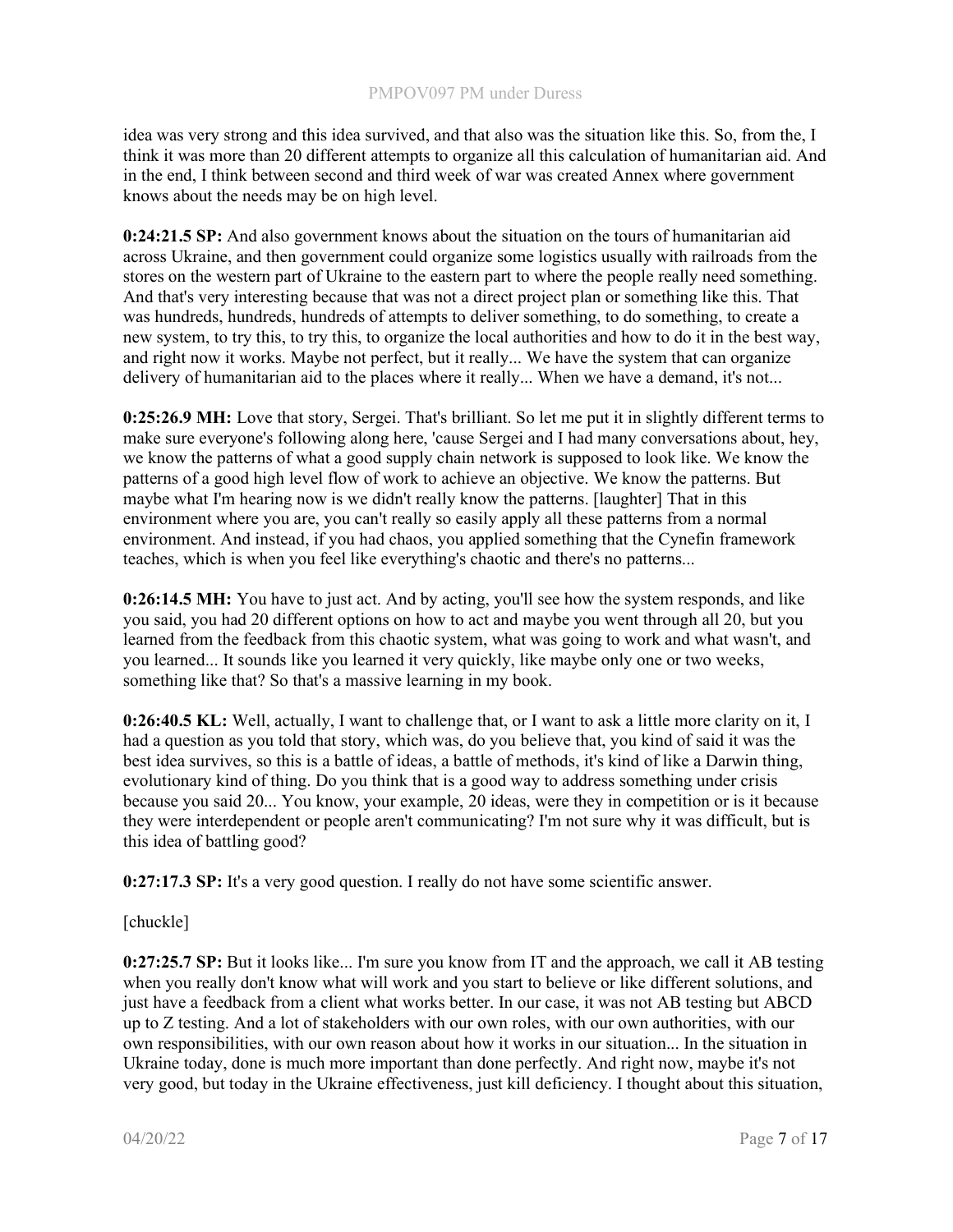and I am really not sure that the best idea survived, but idea that survived, really works and really delivered needed aid to the... Let's call them end user. Sometimes when I look at the situation, look at this chaotic movements of hundreds of volunteers across the country, I remember the scene from the movie with Sylvester Stallone, Cliffhanger or something like this.

0:28:52.1 MH: Cliffhanger, yeah.

0:28:52.8 SP: Cliffhanger, and I'm sure you remember, you recall these scene when he just put bank notes into the fire to heat, to make some warm and when I was a boy and I saw this scene, I... My father, I really cannot imagine how can you put 1000 bucks, bank note into the fire, because it's 1000 bucks, and my father told me, so you know, I hope you will never be in the situation when you will just make a fire with millions of dollars like a paper, but unfortunately, today Ukraine is in this kind of situation when we just put bank notes to make some warm water or something like this.

0:29:46.7 KL: Let me step in with that because I think you just said something magical to me, and Mike, I'm taking your correction, I think you gave the right answer and the Cynefin model we talked about answers it. There is a theoretical way to understand that the chaotic version of this may be okay, it may even be the best approach to getting... And you just said, I think you just may have said one of the most amazing things, effectiveness kill deficiency. There's a whole theory in organizational effectiveness that our focus, that we all train on, PMs, masters in business administration, people in finance, we focus on efficiency-ism, and we always talk on project management about, we need the value. Here, let's take it down, we're always making the trade-off of deficiency and effectiveness.

0:30:31.2 KL: I think, Mike, where you've come from, and we just heard it here, why do we need to be under extreme duress in a war to recognize, the whole point was to get the good thing done, then we can worry about the resource use. But we worry so much about planning against the effectiveness or the efficiency, we're planning with the efficiency. We don't get there, and you just said it. So, when you said that magic word to me was here in Ukraine, effectiveness has killed efficiency, it made me think, why do we need a war to have that comment? Why do we have to be under duress to get that? I don't know, Mike, thoughts.

0:31:09.1 MH: Yeah, so I think it all starts with assumptions, right? If your assumption is, we're severely resource-constrained, the only way we're going to achieve our effectiveness is to make most efficient use of our limited resources. Maybe that's true in a lot of context, but I think what we're hearing from Sergei is, there's different types of scarcity that they're facing now, right? And you've got the whole world wanting to donate resources, money, food, clothes, diapers, medicine, you name it, weapons. So, it's not so much about, let's be as efficient as possible. It's our whole supply network is in a war zone, right?

0:31:51.3 SP: And also I want to step up for one level, and all the conversation about efficiency versus effectiveness, worked across Cost Benefit Analysis or value, cost value analysis or something like this. And it's really, very good conversation when cost and benefit, you can measure with just the money, but right now in Ukraine, when we are speaking about benefits, we have human lives, and I really not sure that somebody can try today to measure some lives with some amount of money. So, I'm really cannot. That's why I think all standard corporative rules, corporative methods, when you have money divided by money and some ratios not working right now here in Ukraine, because you don't have money and the equation.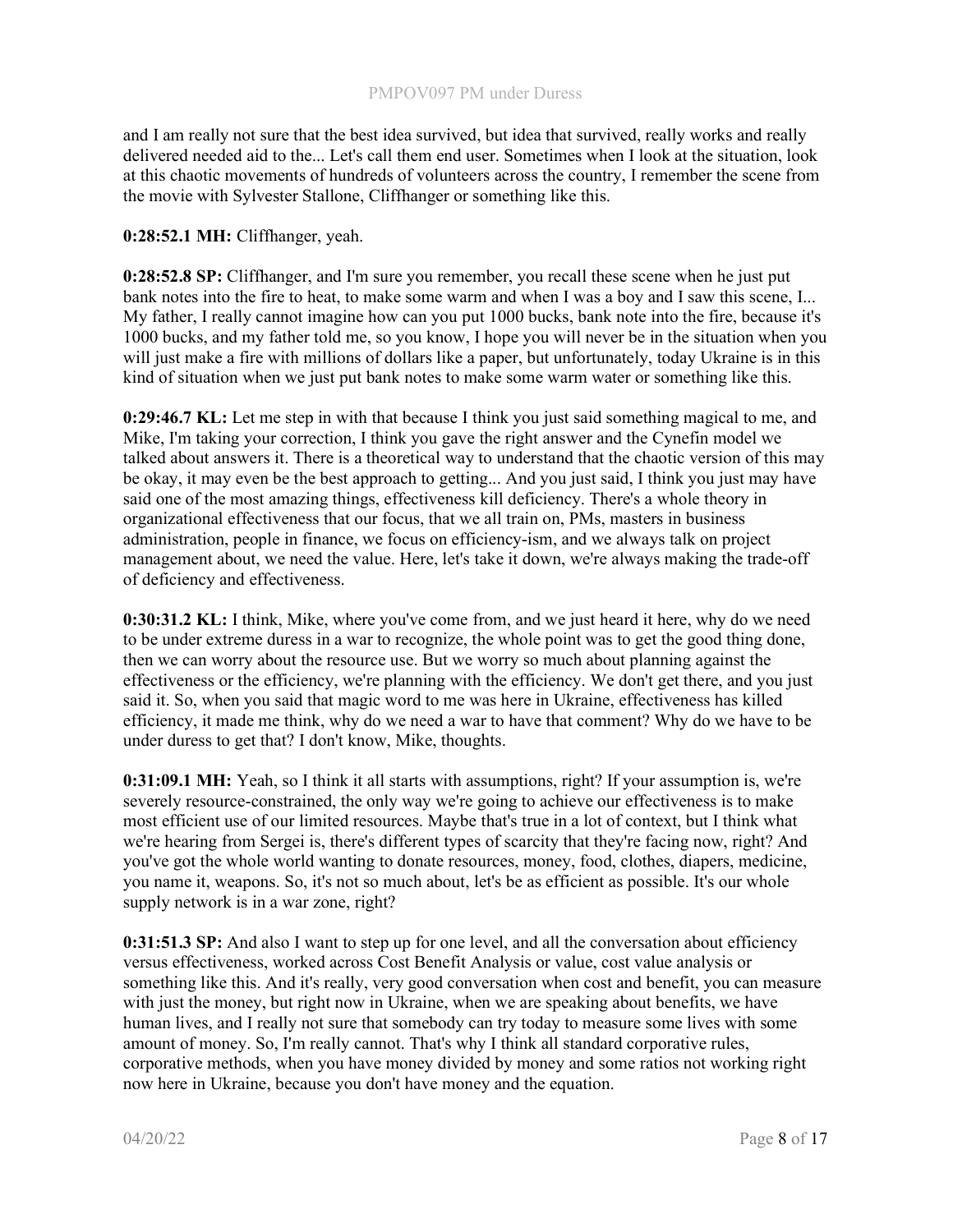0:32:51.0 SP: That's why.

0:32:51.5 SP: And I think also, that's very interesting situation because maybe previous two years I thought a lot about not only cost benefit analysis, but also about their project value, and it's very interesting because project value, even in normal life. Without war, without all this terrific situation...

0:33:15.3 SP: That we faced every day. But even in normal situation, when we are speaking about the value, usually we do not speak about the money. Value, it's, I'm trying to find something that is important for human and usually not about the money, about some, you know, very specific attributes or very specific feelings. Because, you know, projects, it's you have to think about something more interesting than just the money.

0:33:49.4 KL: And that's the power of project management. I think, Mike, that you and I have been always pondering about, and looking at. It's about causing change. The question is...

0:33:58.3 MH: About, improving our world...

0:33:58.8 KL: Where do we focus our change?

0:34:00.5 MH: Or in Sergei's environment, you know, minimizing the negatives, in his situation, right? Helping the most people as much as possible, who are in the most need.

0:34:12.5 KL: So, in the context of doing that, with humanitarian aid piling up, different ideas going about how to assemble the logistics of it, that beginning to flow and work, you making the choice to be a project manager sitting there, presumably, working with other project managers or people acting in that role. Let's, look at some other areas of project management 'cause I'm impressed with the risk. I'm impressed with the concept of value, like for real, let's talk about stakeholders, everybody on the same page, everybody's swimming in the same direction, is the communication clear, we're all going for the same goal? Get this food to the people who need it, it's probably I'm imagining in your world, it's very clarifying. And most of the stakeholders are all swimming in the same direction. Yes, no?

[laughter]

0:35:00.2 SP: Yes, but. [laughter]

0:35:00.7 KL: Yes, but. Okay. Yes, and...

0:35:02.6 SP: It's really interesting, because, you know, we will not speak about the army, I will speak about civil society and government structures, not about our defenders. So, what is going on? Can say that, usually in, you know, in corporations in some government structures, usually classical, organizational, hierarchy organizational structures, they does not work at the moment. So, it's very interesting, because it's really, it's not important, what is your, you know, position, it is important, are you ready to do something or not? And if you're ready, if you have, you know, this willing to do something, you will get all needed, you know, our authorities to deliver.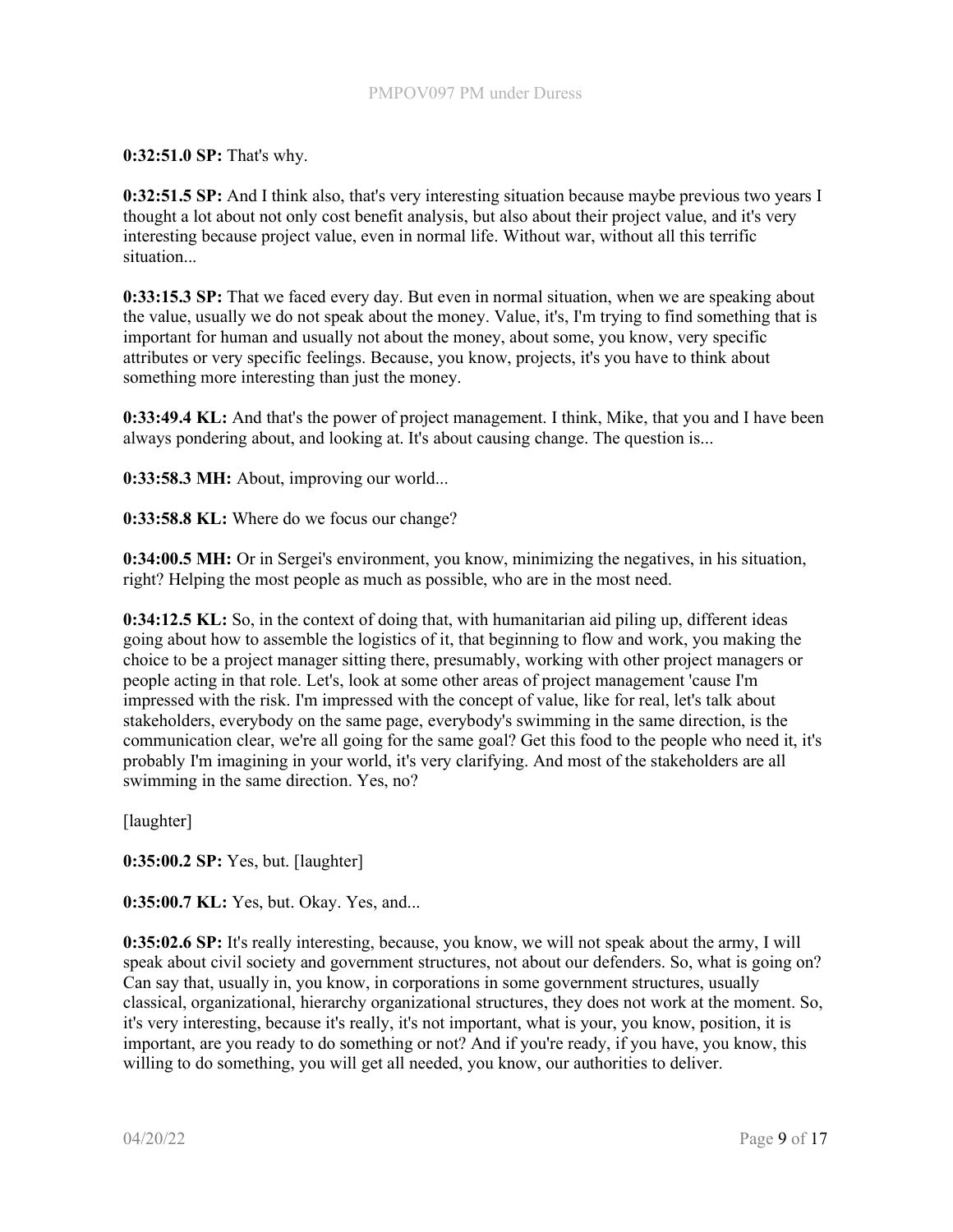0:35:56.5 SP: And, right now, nobody cares about the name on your, you know, on your card, business card, everyone just think, are you able to deliver or not. And that's important. And that's about, you know, stakeholders' management. Classical approaches, I think we really don't have time to make all the stakeholder analysis, maybe we think about, you know, very powerful stakeholders. And it's also important to think about their needs and their requirements. But much more important is just to say, we are ready to deliver, we are ready to do something. And we have a lot of cases, a lot of, you know, examples, how powerful is civil society at the moment in Ukraine.

0:36:48.2 SP: And if somebody in government structure start to say, 'oh, no, no, no, no, guys, it's against our rules, it's against some standards or something like this, blah, blah, blah," 20 minutes, tweet or Facebook message, and, you know, five, seven, 12, hundreds, thousands of, you know, people just make some comments about, it is not possible, just do it. And we really don't care about your rules or standards or something like this. So maybe it's not very good. Also, from same scientific point of view, but today, influencers can make much more than an elite. And also, if you understand the final value can, you know, overcome all their impediments, all the restrictions, even from the point of view of the rule of law?

0:37:50.0 MH: So, what I heard there, Sergei had a number of powerful things. One was the power of self organization, self direction, self management, right? Because like you said, if the followers lead, the leaders will follow.

[laughter]

0:38:08.0 SP: Yeah.

0:38:08.5 KL: And they take credit.

0:38:10.0 SP: It's very interesting but it works... Right now, it works like this. Yeah.

0:38:14.7 MH: And so, that's, again, we have strong unity of purpose. That's clear. Many of our initiatives and regular day to day project management outside of war zones don't always have this strong unity of purpose. But I always suggest that it's very possible, and not always so hard to make sure we have strong unity of purpose. So great. That's one asset you have. Wonderful. You also have intrinsically motivated people aligned toward this common goal, right? And so, this notion of, yes, these standards and policies and procedures existed, maybe for a good reason one day, but they were not designed for this situation. And we all know it. Right?

0:38:55.0 SP: Absolutely. Yeah.

0:38:56.4 MH: Even if I'm the guy that wrote it, and I'm proud of it. I'm happy putting it aside and saying, let's just get something done here. Right?

0:39:04.1 SP: Yeah. And also, to this topic about stakeholders, I also want to add a very powerful rule that works well for years in Ukraine, they call it, trust by default. Trust by default means, if your friend told you this guy, or this girl will help you, you just put his number and call him and hi, my name is Sergei. Demetrio told me that you can help me with this? Yes. And just do something in a minute without all you know, all these checklists, checkings and where are you from? Do I know you or not? Just trust by default and it really helps us to deliver some results just in days instead of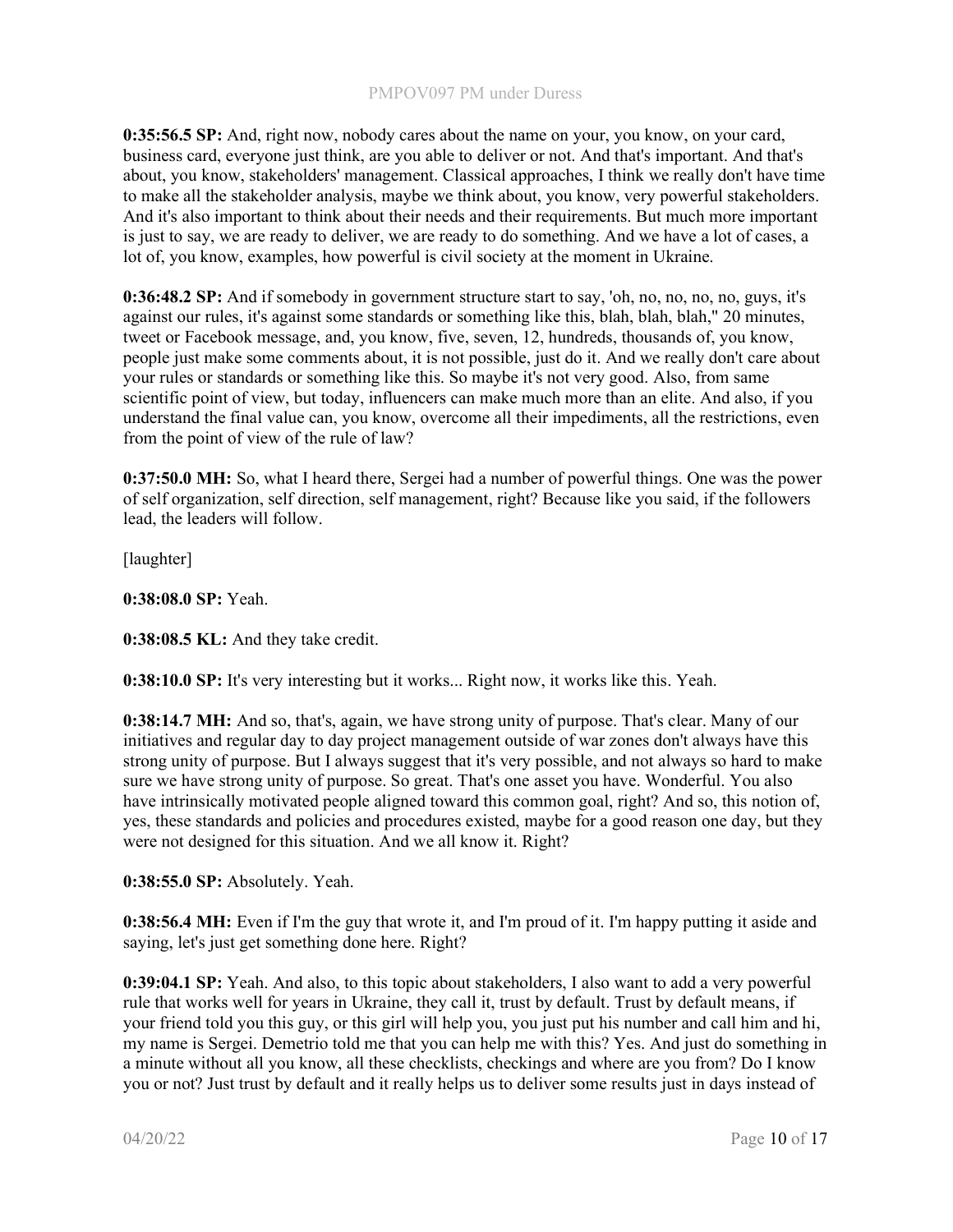weeks or even months.

0:40:01.9 KL: What you said there, because we talk a lot in the environment I've been in. I have heard a lot about, we need to build trust, which is reasonable. But I like... This says, no, start with trust is by default. Yes, we should build it, but why are we focusing on building it? And the way you described it. In my company, I have said it's called, giving grace. Giving somebody the opportunity to play their hand. Don't assume they're going to do it wrong or are not aligned or not... Or are against you. Assume we're trying, but I'd like your focus on trust by default. That's interesting. And you're saying that's a common theme in Ukraine?

0:40:39.2 SP: Yes. When we are speaking about the volunteer movements and I think that thousands of Ukrainians are volunteering in this way or another, a lot of people just taking this CATs combat tourniquets, IFAKs, body armors, helmets, all this stuff that is not real weapon, but we really need a lot of this protecting our pearls, care items in the war zone. And it just works. So, you really... You don't know the name of the person, you know that your friend told you that's a good guys, and you just send them  $\epsilon$ 1000 to deliver something. Trust by default, and it works. Even in the situation when... Maybe one person is not so great people. Yes. But effectiveness just killed efficiency. Trust by default is about effect...

## 0:41:45.5 KL: Mike?

0:41:46.9 MH: Love that. So, you make me think of this wonderful game, that is free to play online. This Canadian guy named Nick Case developed. It's called the Evolution of Trust. You can Google it. I think it's the letter, N-C-A-S-E.com, trust or Evolution of Trust. And one of the lessons there, I won't spoil too much 'cause it's fun to go in. And even if you're just playing by yourself against the computer to learn a bit about patterns of trust here. But one of them is this, what Kendall mentioned was Grace, which I equate with trust by default. And that is, if somebody does you wrong, it's natural human response to not want to trust them the next time, right?

0:42:30.0 MH: We trusted them once they made me look like a fool or they did not deliver. So, I would be stupid to trust them the next time. But what grace says is, no, trust that they're... Even if they didn't deliver the last time, maybe it wasn't for nefarious reasons. And there's a fun way in the game of showing where somebody is trying to co-operate with you, but they trip and fall down or they're not able to. And if we take that as a lesson not to trust, we've taken the wrong lesson, right? Because in that case, yes, there was not maybe effectiveness that happened there, but it wasn't because of bad intent.

## 0:43:08.1 SP: Absolutely.

0:43:09.3 MH: And if we trust the intent, then maybe that person will deliver 99 times out of a 100 and it will be very effective. And after a few tries, if that's not true, well, we have other options we can pursue for effectiveness, but no need to worry about what happened with that one individual, right?

0:43:28.3 SP: And also, just to continue this topic, the theme. So, friends of mine, had some situations with this non trustful... Non trustful guys or something like this. And okay, we've just spent a lot of money and you promise to deliver body armors for this date, then for this date, then for this date and still, we don't have body armors and body armors is not for us, it's for our guys in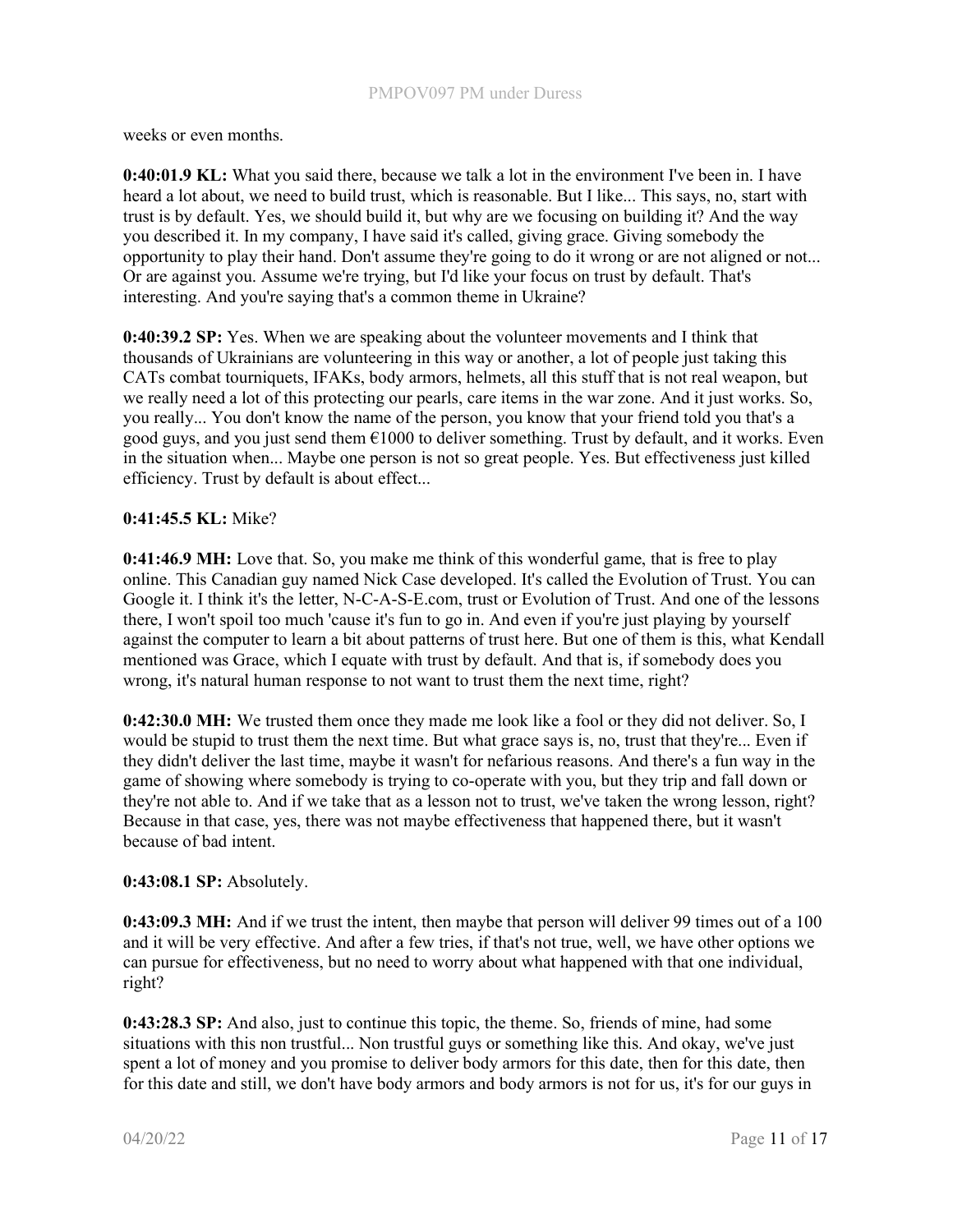the war zone. So how can I trust you? And then social media, I think they really work well because a lot of people, it doesn't look that these guys can do this bad stuff. So, I know these guys, they are normal. I know these guys, please contact them directly. Please ask them to try to find the root cause. And then I know that sometimes, when we have this direct communication, yes, the situation is so bad and yes, we will never forget about our promises and also. And in the end, this trust still works well, or in social media, "Oh, sorry, but it looks like these guys are not so very good and you just lost your money and lost your promises to the guys in war zone." Okay. And this black sign on the names and nobody will work with them in the future. So that's the reality.

0:45:09.3 MH: So, it's self-governing. I hear. [laughter]

# 0:45:11.6 SP: Yeah.

0:45:11.9 MH: So, I want to contrast this whole notion of self-governance, self-direction, selfmanagement, self-organizing with the fact that sometimes that actually is an excuse not to plan. It's an excuse not to look at how the system really works. It's an excuse not to actually achieve the effectiveness that we're all here to achieve.

0:45:32.4 KL: He's getting a war to blame it on, but you and I don't.

# [laughter]

0:45:35.3 MH: Yeah, yeah. But even with the war, I think this is where Sergei has been challenged intellectually, emotionally. And I know I've been challenged trying to help him. This notion that, if you do just throw resources at problems, you could make things worse. And we saw this with the US Government's response to the Katrina disaster. We also have seen lessons in history where...right? I've spoken about the 9/11, Sealift Rescue, where had they just sent as many boats as possible to rescue as many people as possible, as fast as possible, from the southern tip of Manhattan Island on 9/11, we would have created a humanitarian catastrophe. So, there are still principles of flow, principles of where do we focus. And how do you know, given that your supply chain probably is not flowing great in a war zone, given that some of these principles don't follow neat little patterns that are so easy to follow? How do you combine, Sergei, this notion of selfgovernance, self-direction, self-management, self-organization with principles of flow to drive effectiveness?

0:46:42.9 SP: So, to be honest, general principles of Project Management few are of the same and they still work well, still you have standard project phases, still you have standard number of procedures or group of processes, but you do not use some tools in a very detailed way. And about the flow. I think that the self-organization principles also are quite useful even in the situation when we are speaking about the flow, about the effectiveness and constraints or something like this. But I think that the big system is divided or splitted into small set of sub-systems. And then on the level of sub-system, you can attain very good effectiveness, 'cause usually, you can see, you can visualize all the movements, all the parts of the system, and that's a very good question. I really, I'm not ready to answer for a whole system.

0:47:47.5 SP: But on the different sub-systems, you can obtain very good efficiency and also effectiveness, and is it possible to generate the maximum flow from the whole system? I'm not sure how to answer, 'cause when we are working with piles of this humanitarian aid, we can organize the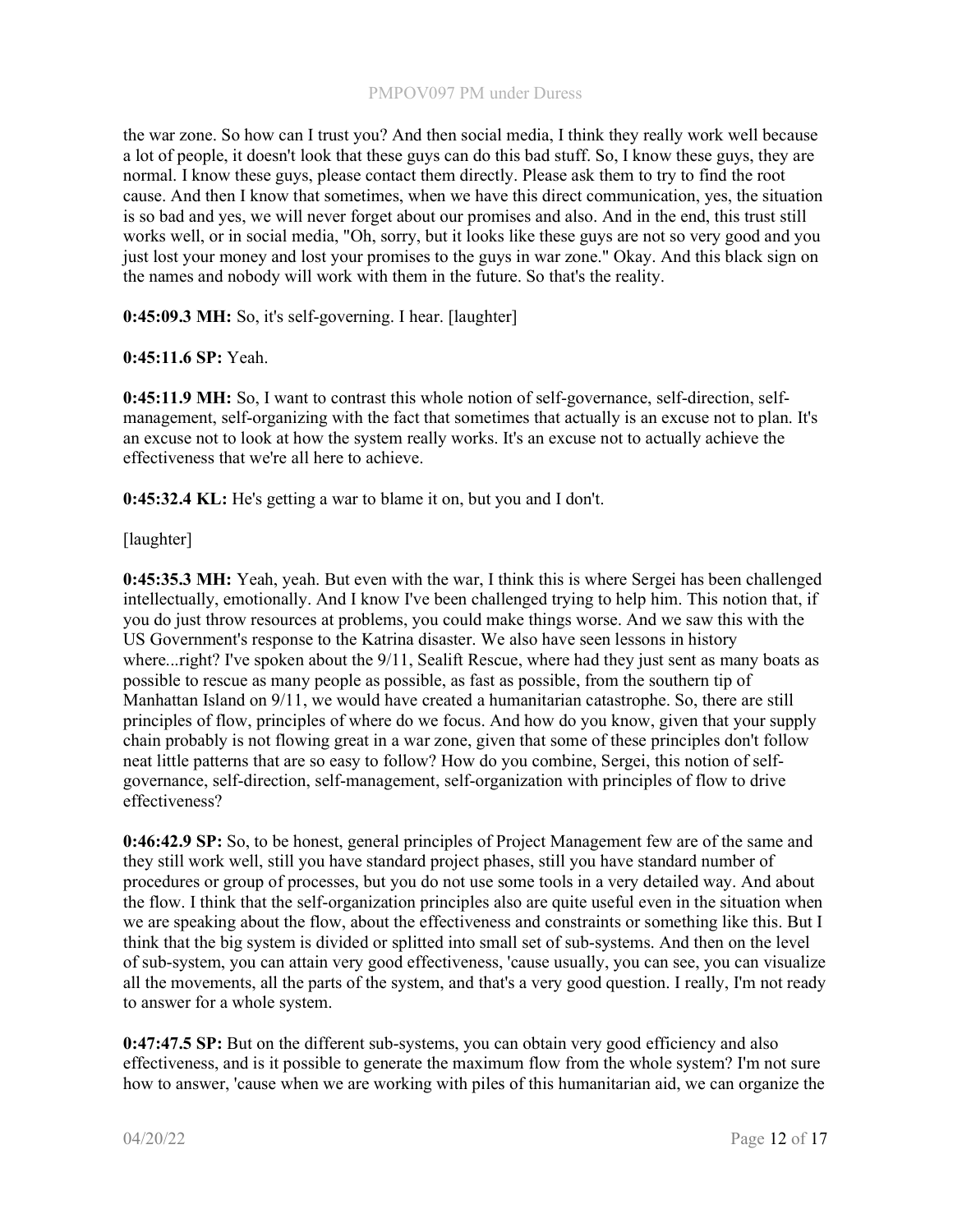work to deliver the result, and the result is the package on the palette that is put in the railroad carriage with the highest possible effectiveness and also visits efficiency. And then I've heard the stories that sometimes, the carriages that move to the Kharkiv, for example, in the middle of the road, just transfered to another destination. Again, we use standard approach about the flow to the situation when environment is changing dramatically just in hours. I'm really not sure that we can use this approach to the situation when environment changing dramatically, very, very fast. For example, you know some Russian troops just cut the road to small city. Still do we need to provide delivery of humanitarian aid to the city? Maybe not. And then that's a very good question about what is the system, what are the border of the system and on which level we have to try to obtain maximum productivity of the system? That's the open question. And...

0:49:33.2 KL: That's a very deep question that goes down to the Deming level, that is a big one for all of us to understand. That's another whole podcast that all three of us should do. But I'll hold that aside. Mike, you asked about flow. Go ahead and continue with that, if there's something you wanted to play through there.

0:49:50.2 MH: I guess just one last thing we're to share with our listeners that Sergei and I have had many conversations about this, and we've said, "What is the one biggest constraint to prevent the flow of humanitarian aid as fast as possible to the people who need it the most wherever they are?" And at one point we thought, well, it must be the railroad hubs, right? Because the railroad works, but the rail road ends at a place that might not be at your front door. And so, then what do you do from that point? And then of course, that's where things get really hairy because roads are bombed, there's probably petrol shortages in different places to keep even a motorbike to run through a bombed out road. I'm not even sure if a bicycle network would work, is it the Indian Dawalis that do their lunch deliveries sometimes on bicycles and trains and stuff? And so, it is one of those things that maybe it does fall into the Cynefin complex quadrant where you've tamed the chaos, you've found some patterns, you've found some things that work and you've gotten a signal back from the system when things work.

0:50:51.6 MH: You've also gotten some signals back when things don't work, and of course, I imagine sometimes you never know whether it worked or not, but even building on those signals of, here's what works right now, and here's what doesn't work. Okay, something might change dramatically, that railroad hub might become a bomb target, we saw that, and that could change everything dramatically in the blink of an eye, but the fact that you now have something to adjust from, this thing that worked yesterday might not work today, but we know the one reason why, and now we have to pivot around that one reason and get reorganized and then try something again. Bottom line, I'm just in awe of you, Sergei. I honor you. I'm massively impressed.

0:51:36.1 MH: A lot of people know from having listened to this episode that you're not with your family, and also that your home town is Bucha, which we all know really well now, when I visited you and your family in Bucha it was the quietest, little cute suburb I've ever seen, not so anymore. And you've essentially, you're sleeping on the floor of this warehouse hub, and you're doing your best to sacrifice whatever you can of yourself to solve these problems, which we made it sound almost academic sometimes on this call, like the fact that you can think through so analytically in the midst of all these emotions is an inspiration to me and hopefully, to all of us, when we find ourselves in tough situations, think, well, what would Sergei do.

0:52:22.9 KL: And I want to follow in with that, because that's what we meant to do with this call,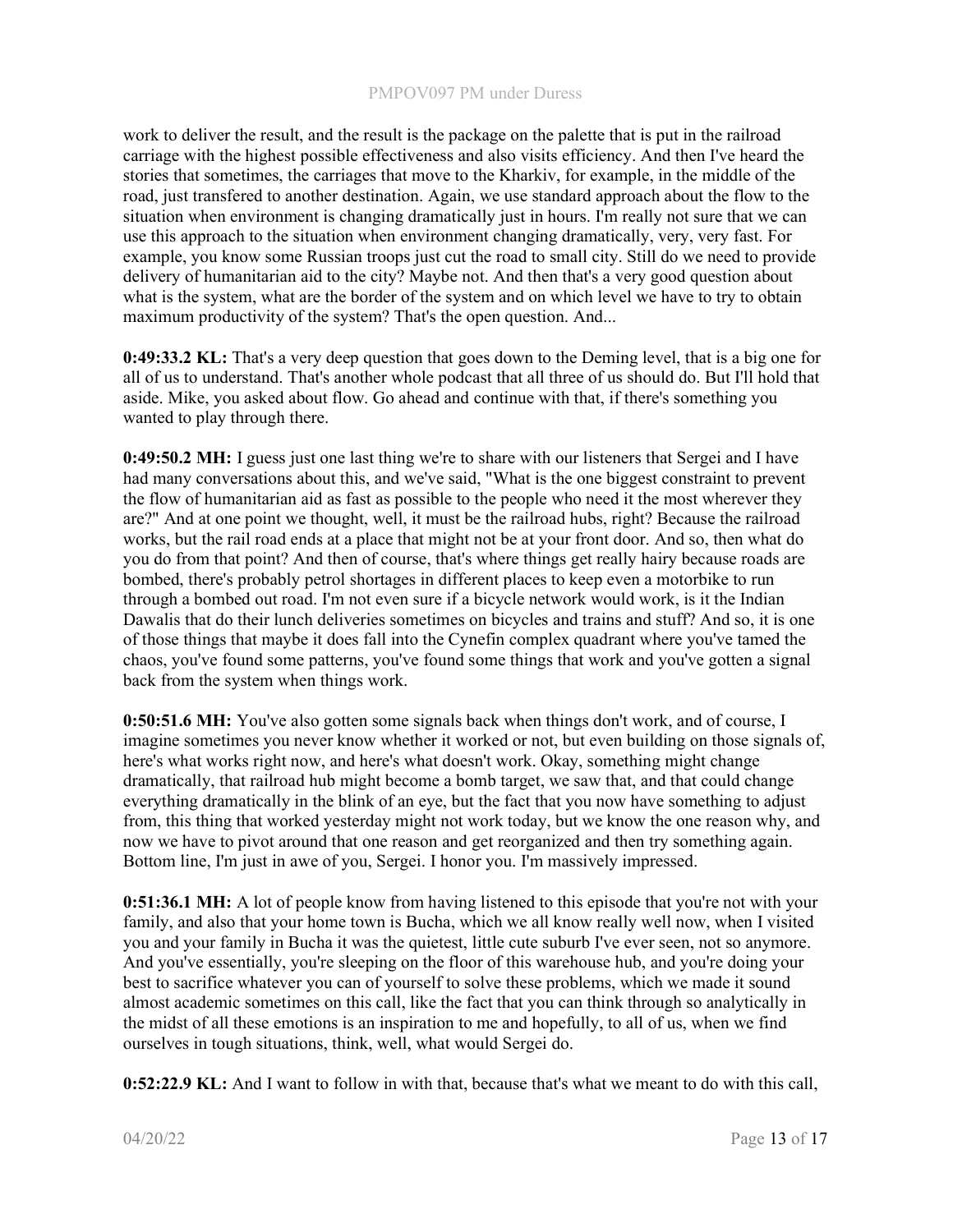and I'll tell you why. A lot of people can tell the stories and journalists are there, but we don't think of it from our project management perspective, we do have jobs and we all live in our jobs. Once we've read the news in the morning, for those of us not in a war zone.

0:52:41.0 KL: But I think you said something so incredibly powerful that Mike asked you about early, you chose to have impact, and the path you took was to act as a PM. You chose to act as a project manager at this time, pending changes in your environment again, that perhaps the biggest impact you could have would be to start thinking as you have been trained in adapting, as you move through it. And I think that's almost the title here, right? To choose to act like a project manager in the case of duress. I have so many other questions for you, but I'm going to ask one that maybe you can tell us. From the training you've had, from the background you've worked with Hilbert, with Mike and with others. Mike opened with your discussion in critical chain project management. What's the biggest thing you did learn in the book in the classroom with Mike, with Hilbert, with others that you are using? What's the biggest part that does carry over? You're like, yeah, that's the thing I keep relying on, I use that.

0:53:40.2 SP: Best finding from books is to focus. I really love this word from Dr. Gilbert. And it's very important because to be honest, it's very hard, but you have to say, okay, I cannot save everyone and you have to focus, and I will not continue to explain, because I think everyone understands what here. And the main takeaway from my work with Hilbert is my mantra, people are good.

0:54:15.9 KL: People are good, focus, and people are good.

0:54:18.5 SP: Yeah. And...

0:54:18.6 MH: By the way, that must be such a difficult thing for you to try and keep in your mind when you're witnessing how bad humans can be towards each other, to still choose to believe in the fact that humans can be good. There is redemption, even for people that do very bad things.

0:54:38.6 SP: Not 100% of people are good, but 99.

[laughter]

0:54:42.2 KL: Well, that's the default mode is what you taught me today. Start there and then work backwards.

0:54:47.5 MH: Start there. Take it off the table that we automatically jump to, oh, that's because they're bad. Challenge ourselves to not be so easy in concluding something that let us off the hook. Right? And gives us an excuse not to achieve the objective.

0:55:02.6 SP: Okay. And this sort of finding from today's situation from my everyday activities is that effectiveness and efficiency. And you really know and understand that effectiveness is much more important, especially in this special situation. So, focus, people are good and effectiveness drives your activities. So maybe that's my answer.

0:55:30.1 KL: Let me summarize this up here. Thank you for that. So, I'm intrigued. We covered risk. We covered stakeholders. I heard some fantastic stuff, unity of purpose, intrinsic motivation,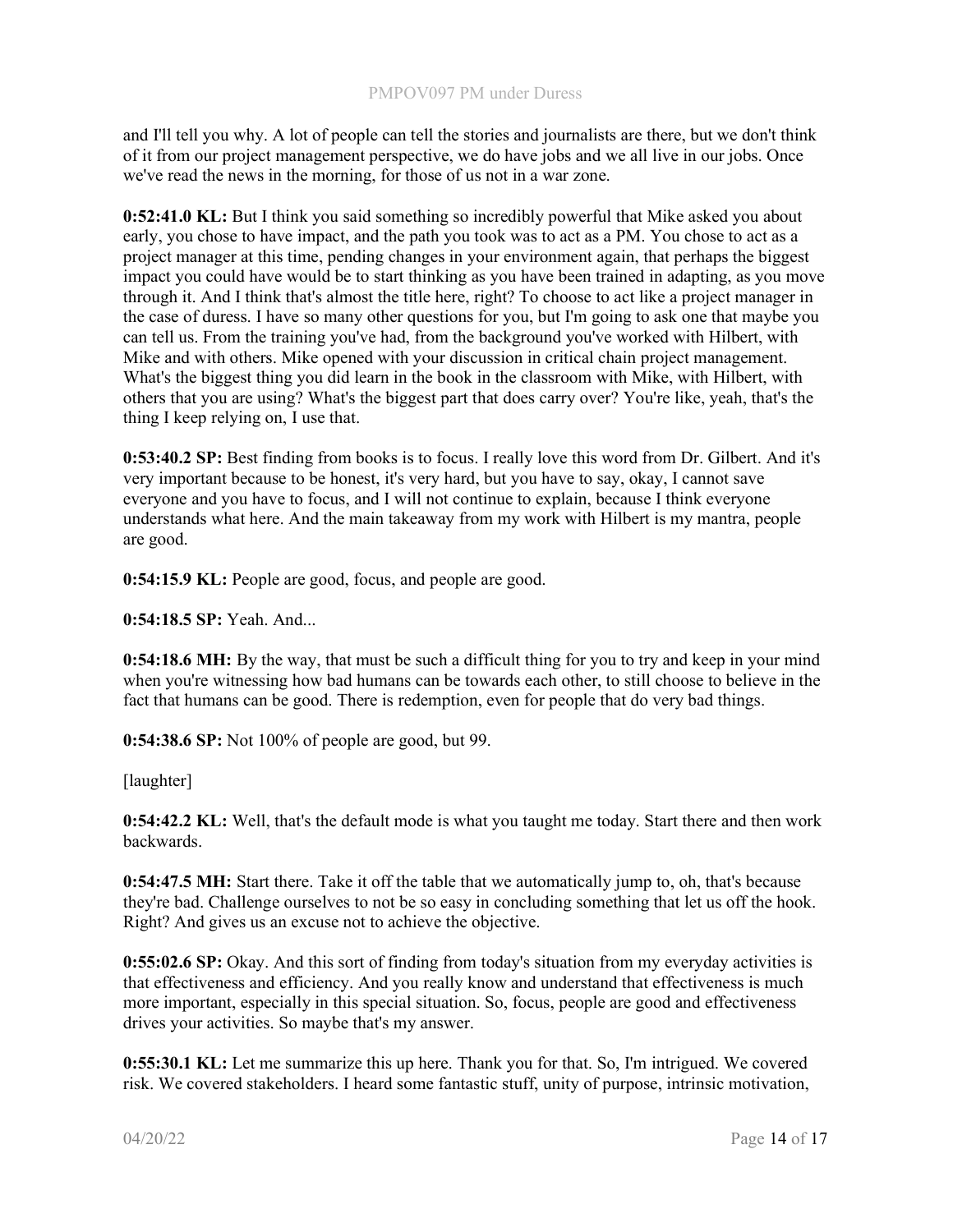trust by default, the need for focus. People are good. Effectiveness has killed efficiency. And I think that's a broader statement than we're even thinking about in so many ways. And we talk about project value. That's really what we're talking about here. So, I want to thank you for these amazing comments that you've made, the evolution of trust too. Thank you for that note as well, Mike. But this has been amazing to hear what you have chosen to do and the choices you've made to apply the training and learning you've had to try and actually help people in real need in desperate situations. So, we'll close up here. I would like to know Sergei, what is the next thing for you? What is the next need you have? What do you need to tell everyone? Is there a place to follow what's going on? Is there a place to provide more assistance? What's the next thing for you as you close out here with us?

0:56:34.5 SP: You know, the big problem with humanitarian aid is solved already, good or bad. And I think that the next big challenge, next big project for me will be rebuilding of Ukraine, start to improve some businesses because it is very important to understand that it's not only the war, it's not only the situation on the battlefield. It's also a lot of needs, a lot of requirements from the civilians. I think that I will have to organize the normal life for a lot of people that leave their homes now. So that's my next big challenge.

0:57:25.6 MH: Love it Sergei. You're looking to the future already. You're the...

[overlapping conversation]

0:57:29.2 SP: Because I'm sure that Ukraine will win in this war.

0:57:33.5 MH: People often accuse me of being a cockeyed optimist, but now, I have more inspiration from a true optimist in Sergei. And I love that you're looking forward to applying your awesome PM skills to rebuilding Ukraine. I think that's a great place to look forward to, so keep at it, man, anything we can do to help you, we're here.

0:57:53.7 KL: Rescue, recover and restore. And that's kind of the order of coming out of a disaster like this. So, Sergei, thank you very much for taking the time. And I know you've got a lot of other things on your mind than sitting on a podcast for far away times. And Mike, I know you're on break, but thank you for connecting us and for the work you've done internationally, even just how we think about project management generally. About trying to make change. There was a lot in here. I invite listeners to go dig into. You heard gold, right? There's so much here to learn about. So, I thank both of you for your time today.

0:58:25.5 SP: I want to say to everyone that, thank you Kendall and Mike for having me here. God save all the Ukrainians and our friends across the world. And very important works for us today, glory to Ukraine, or "Slava Ukraini", so thank you so much.

0:58:45.1 KL: Thank you. PMs, if you haven't listened to this whole episode, go back and listen to the whole thing. So, you can actually register at PDU and you might even learn something and get thoughtful on something. So, if you do want to register that PDU, go to ccrs.pmi.org/claim and scroll to the fourth banner on the left column, online or digital media manually enter provider code 4634 and select empowered strategies, and then manually enter the name of this episode PMPOV0097 PM Under Duress, selecting technical project management in the talent triangle. I'm your co-host Kendall Lott, inviting you to contemplate the luxury of having the opportunity to use